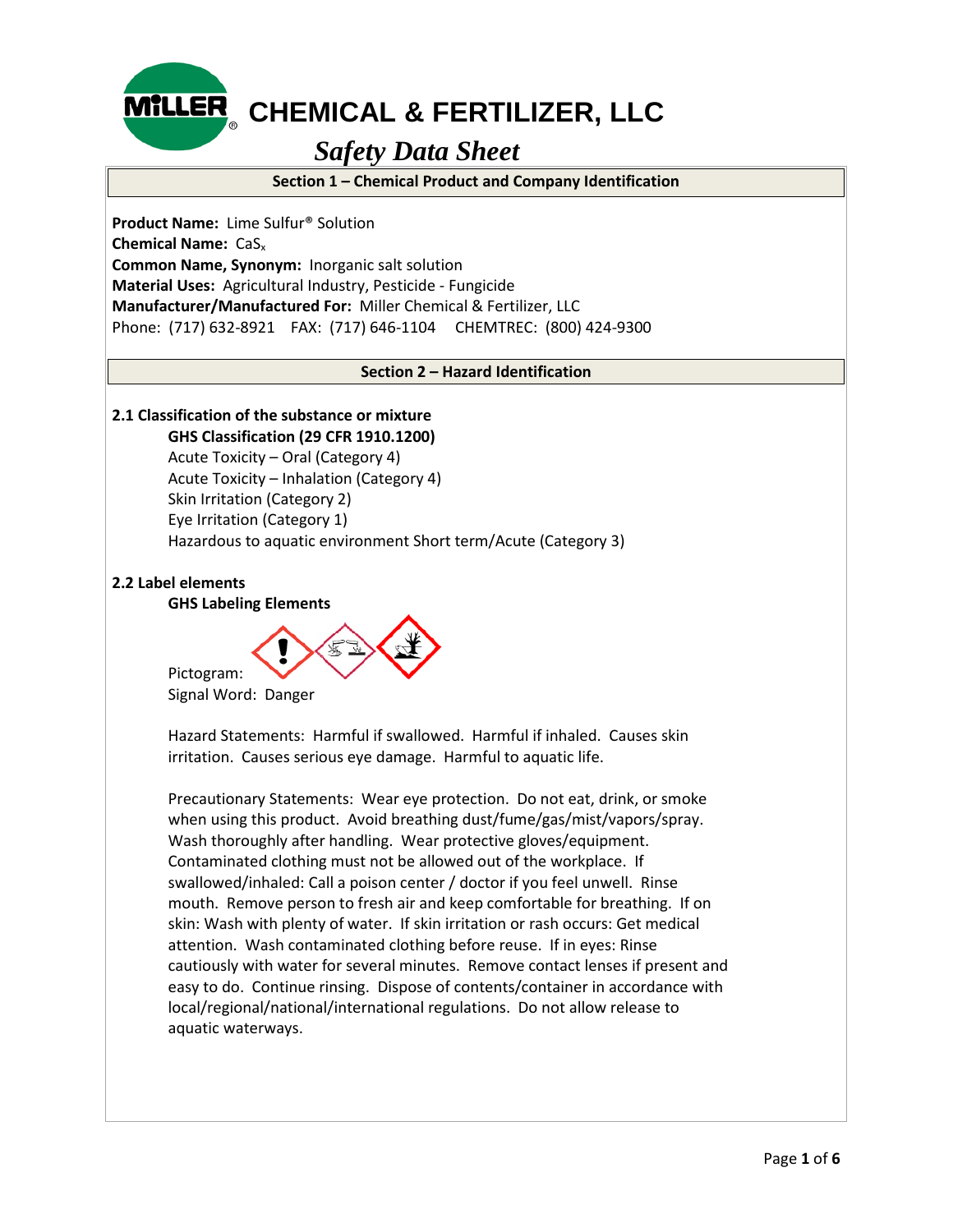

 $\overline{1}$ 

#### **Product Name:** Lime Sulfur® Solution

| Section 3 - Hazards Identification                                                                                                                                                                                                                                                                                                                                                                                                                                                                                                                                                        |                                                                                                                                                                                                             |                   |       |  |  |  |  |
|-------------------------------------------------------------------------------------------------------------------------------------------------------------------------------------------------------------------------------------------------------------------------------------------------------------------------------------------------------------------------------------------------------------------------------------------------------------------------------------------------------------------------------------------------------------------------------------------|-------------------------------------------------------------------------------------------------------------------------------------------------------------------------------------------------------------|-------------------|-------|--|--|--|--|
| <b>Ingredient Name</b>                                                                                                                                                                                                                                                                                                                                                                                                                                                                                                                                                                    |                                                                                                                                                                                                             | <b>CAS Number</b> | %     |  |  |  |  |
| Calcium Polysulfide, CaS <sub>x</sub>                                                                                                                                                                                                                                                                                                                                                                                                                                                                                                                                                     |                                                                                                                                                                                                             | 1344-81-6         | 24-29 |  |  |  |  |
| PA Right to Know: This product contains proprietary ingredients<br>This product contains the following chemicals subject to the reporting requirements of Section<br>13Title III of the Superfund Amendments and Reauthorization act of 1986 and 40 CFR part 372 (the<br>corresponding CAS numbers and typical percent by weight are also provided).<br>None                                                                                                                                                                                                                              |                                                                                                                                                                                                             |                   |       |  |  |  |  |
|                                                                                                                                                                                                                                                                                                                                                                                                                                                                                                                                                                                           | Section 4 - First Aid Measures                                                                                                                                                                              |                   |       |  |  |  |  |
| <b>EYE CONTACT</b><br>Immediately flush eyes with plenty of water for at least 15 minutes, while holding eyelids apart to<br>ensure flushing of entire surface. Call a physician.<br><b>SKIN CONTACT</b><br>Immediately flush skin with plenty of water for at least 15 minutes, while removing contaminated<br>clothing and shoes. Thoroughly clean clothing and shoes before reuse. Call a physician.<br><b>INHALATION</b><br>Remove to fresh air. If not breathing give artificial respiration, preferably mouth to mouth. If breathing<br>is difficult give oxygen. Call a physician. |                                                                                                                                                                                                             |                   |       |  |  |  |  |
| <b>INGESTION</b><br>If swallowed, DO NOT induce vomiting. Rinse mouth with water. Dilute stomach contents by drinking<br>water. If vomiting occurs spontaneously, keep head bellow hips to prevent breathing vomit into lungs.<br>NEVER GIVE ANYTHING BY MOUTH TO AN UNCONSCIOUS PERSON. Call a physician immediately!                                                                                                                                                                                                                                                                    |                                                                                                                                                                                                             |                   |       |  |  |  |  |
| Section 5 - Fire-Fighting Measures                                                                                                                                                                                                                                                                                                                                                                                                                                                                                                                                                        |                                                                                                                                                                                                             |                   |       |  |  |  |  |
| <b>Flash Point (METHOD):</b><br>Auto-Ignition:<br><b>Flammable Limits:</b><br><b>Extinguishing Media:</b><br><b>Special Fire Fighting Procedures:</b>                                                                                                                                                                                                                                                                                                                                                                                                                                     | Not Available<br>Not Available<br>Not Flammable water based<br>Use alcohol foam, carbon dioxide, water fog, dry chemical, or<br>halon when fighting fires involving this material.<br>None currently known. |                   |       |  |  |  |  |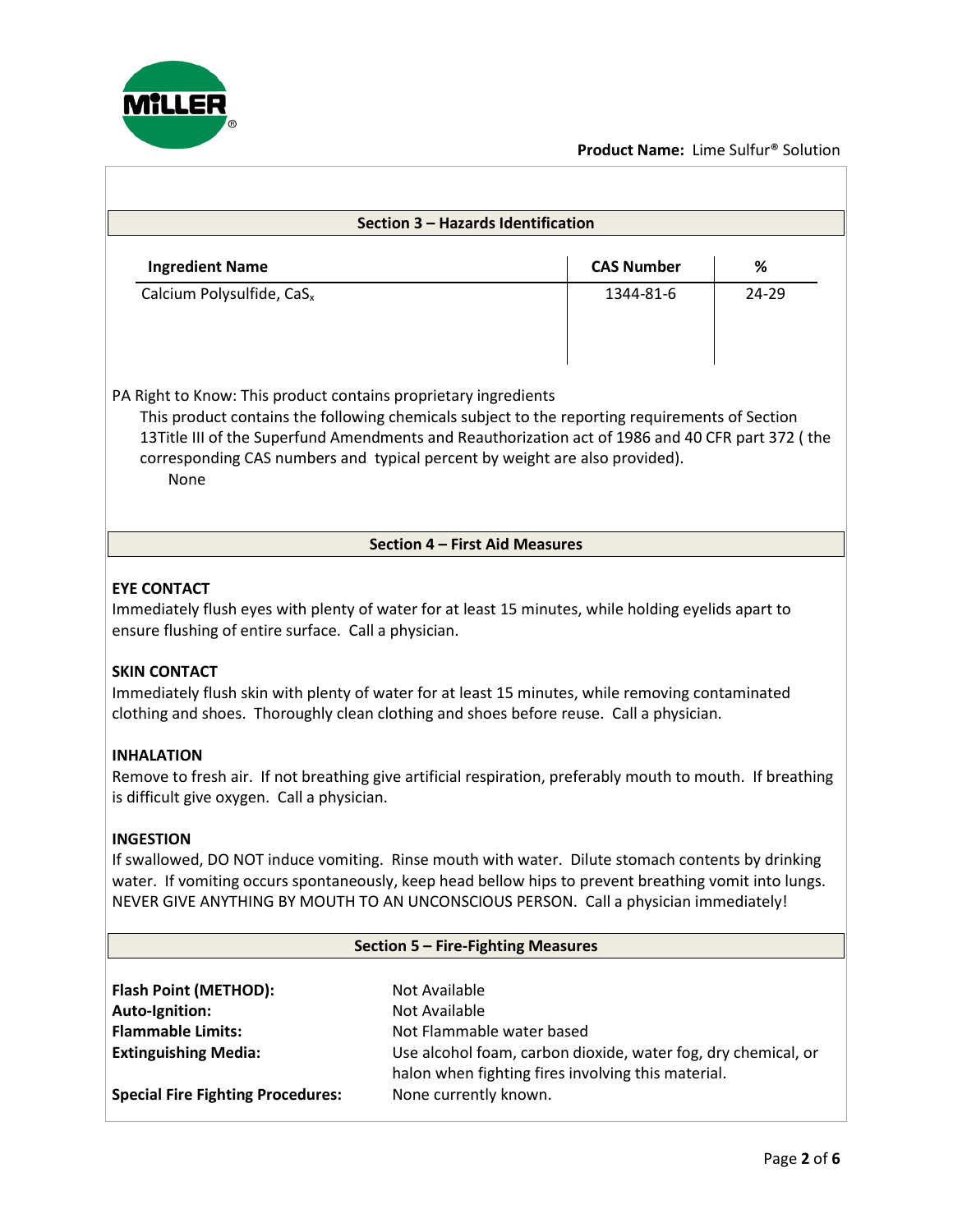

**Unusual Fire and Explosion Hazards:** Oxides of carbon may be generated.

#### **Section 6 – Accidental Release Measures**

#### **Personal precautions**

Evacuate non-essential personnel, eliminate ignition sources, and wear protective equipment (See Section VIII). Shut off source of leak only if safe to do so. Wear respiratory equipment if exposure limits are exceeded.

#### **Contain spill**

Recover free product. To clean up residue, flush sparingly with water or use an absorbent. Avoid runoff to ground water, surface waters, and sewers. It may be necessary to remove contaminated soil. If product is flammable or combustible, use non-sparking tools. If required, notify state and local authorities.

#### **Disposal Method**

Solids must be disposed of in a permitted waste management facility. Recovered liquids may be reprocessed or incinerated. Incineration must be handled in a permitted facility. Dispose of material in accordance with all Federal, State and Local regulations. Local regulations may be more stringent than Federal or State.

| Section 7 - Handling and Storage                                                                                                         |                                                                                                                                                                                                        |                                                                                                                                                            |  |                                        |
|------------------------------------------------------------------------------------------------------------------------------------------|--------------------------------------------------------------------------------------------------------------------------------------------------------------------------------------------------------|------------------------------------------------------------------------------------------------------------------------------------------------------------|--|----------------------------------------|
| Handling:                                                                                                                                | Wear protective equipment when handling. Wash thoroughly after handling. Do not<br>get in eyes. Do not breathe vapor, mist, or dust. Avoid prolonged or repeated contact<br>with skin. Do not swallow. |                                                                                                                                                            |  |                                        |
| For industrial use only. Keep container closed when not in use. Store in a cool dry<br>Storage:<br>place. Keep out of reach of children. |                                                                                                                                                                                                        |                                                                                                                                                            |  |                                        |
|                                                                                                                                          |                                                                                                                                                                                                        | Section 8 - Exposure Controls/Personal Protection                                                                                                          |  |                                        |
|                                                                                                                                          |                                                                                                                                                                                                        |                                                                                                                                                            |  |                                        |
| <b>Engineering Controls:</b>                                                                                                             |                                                                                                                                                                                                        |                                                                                                                                                            |  |                                        |
|                                                                                                                                          |                                                                                                                                                                                                        | Mechanical: Mechanical ventilation is preferred.                                                                                                           |  |                                        |
| <b>Respiratory Protection:</b>                                                                                                           |                                                                                                                                                                                                        | Have self-contained breathing apparatus, positive pressure,<br>MSHA/NIOSHA (approved or equivalent) available in case of spillage or<br>equipment failure. |  |                                        |
|                                                                                                                                          |                                                                                                                                                                                                        | <b>OSHA</b>                                                                                                                                                |  | <b>ACGIH</b>                           |
| Hydrogen Sulfide                                                                                                                         |                                                                                                                                                                                                        | TWA<br><b>STEL</b><br>20 ppm (ceiling)                                                                                                                     |  | <b>STEL</b><br>TLV<br>10 ppm (ceiling) |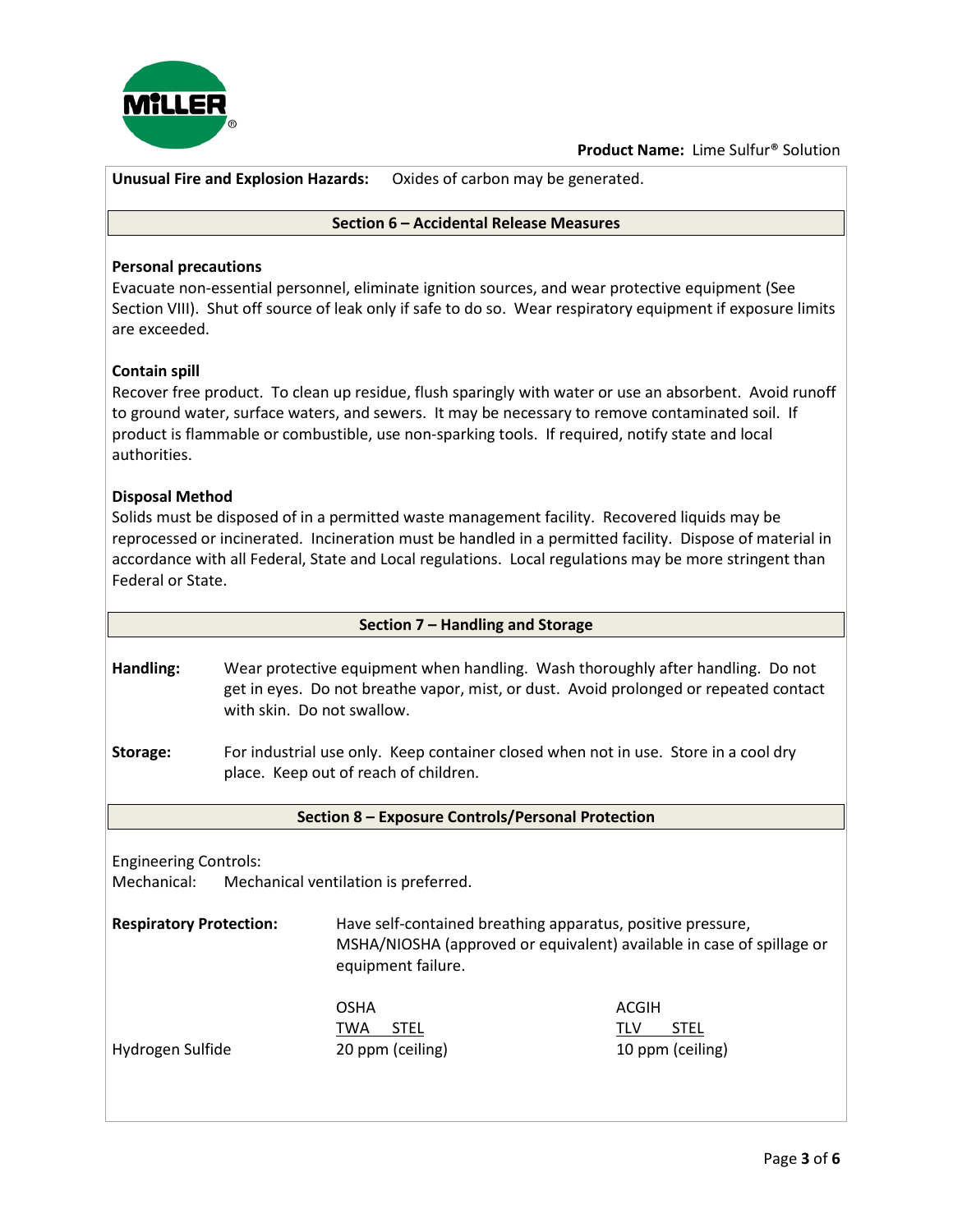

**Product Name:** Lime Sulfur® Solution

| <b>Eye Protection:</b>                                                                 | Chemical goggles or face shield. Always wear eye protection when<br>working with chemicals. Never wear contact lenses when working with<br>chemicals.                                                                                                                              |  |  |  |
|----------------------------------------------------------------------------------------|------------------------------------------------------------------------------------------------------------------------------------------------------------------------------------------------------------------------------------------------------------------------------------|--|--|--|
| <b>Skin Protection:</b>                                                                | Rubber gloves. Clean protective body covering, rubber apron, and<br>rubber boots.                                                                                                                                                                                                  |  |  |  |
| <b>Work Hygienic Practices:</b>                                                        | Avoid contact with skin, eyes, and clothing. After handling this product,<br>wash hands before eating, drinking or smoking. If contact occurs,<br>remove contaminated clothing. If needed, take First Aid action shown<br>in Section IV. Launder contaminated clothing before use. |  |  |  |
| <b>Other Protective Equipment:</b>                                                     | Safety shower, eye wash fountain, and washing facilities should be<br>readily available.                                                                                                                                                                                           |  |  |  |
|                                                                                        | Section 9 - Physical and Chemical Properties                                                                                                                                                                                                                                       |  |  |  |
|                                                                                        |                                                                                                                                                                                                                                                                                    |  |  |  |
| Appearance:                                                                            | Ruby-red/liquid/strong odor of rotten eggs                                                                                                                                                                                                                                         |  |  |  |
| Odor:                                                                                  | 0.13 ppm faint, but easily noticeable at 0.77 ppm                                                                                                                                                                                                                                  |  |  |  |
| pH (aqueous approx. 5% in DW):                                                         | $11.5 - 11.8$ @ 68°F (20°C)                                                                                                                                                                                                                                                        |  |  |  |
| <b>Boiling point/Boiling range:</b>                                                    | $> 212$ °F                                                                                                                                                                                                                                                                         |  |  |  |
| <b>Freeze Point:</b>                                                                   | $< 0$ °F                                                                                                                                                                                                                                                                           |  |  |  |
| <b>Flash Point:</b>                                                                    | Not Determined                                                                                                                                                                                                                                                                     |  |  |  |
| <b>Vapor Pressure (mmHg):</b>                                                          | Not Determined                                                                                                                                                                                                                                                                     |  |  |  |
| <b>Vapor Density (Air=1):</b>                                                          | Not Determined                                                                                                                                                                                                                                                                     |  |  |  |
| <b>Solubility in Water:</b>                                                            | Soluble                                                                                                                                                                                                                                                                            |  |  |  |
| Specific Gravity (H <sub>2</sub> O=1 @ 4°C):                                           | 1.27 g/mL @ 68°F (20°C)                                                                                                                                                                                                                                                            |  |  |  |
| <b>Evaporation Rate (NA=1):</b>                                                        | Not Determined                                                                                                                                                                                                                                                                     |  |  |  |
| <b>Percent Volatile by Volume:</b>                                                     | Not Determined                                                                                                                                                                                                                                                                     |  |  |  |
|                                                                                        | Section 10 - Stability and Reactivity                                                                                                                                                                                                                                              |  |  |  |
|                                                                                        |                                                                                                                                                                                                                                                                                    |  |  |  |
| <b>Chemical Stability:</b>                                                             | Stable                                                                                                                                                                                                                                                                             |  |  |  |
| <b>Materials to Avoid:</b>                                                             | Strong oxidizers and acids                                                                                                                                                                                                                                                         |  |  |  |
| <b>Hazardous Decomposition or Byproducts:</b><br>Hydrogen sulfide and oxides of sulfur |                                                                                                                                                                                                                                                                                    |  |  |  |
| <b>Hazardous Polymerization:</b>                                                       | Will not occur                                                                                                                                                                                                                                                                     |  |  |  |
| <b>Section 11- Toxicological Information</b>                                           |                                                                                                                                                                                                                                                                                    |  |  |  |
| <b>Toxicity Data:</b>                                                                  |                                                                                                                                                                                                                                                                                    |  |  |  |
| Inhalation: INH-Rat LC <sub>50</sub> : 3.6 mg/L (4 hr. exposure)                       |                                                                                                                                                                                                                                                                                    |  |  |  |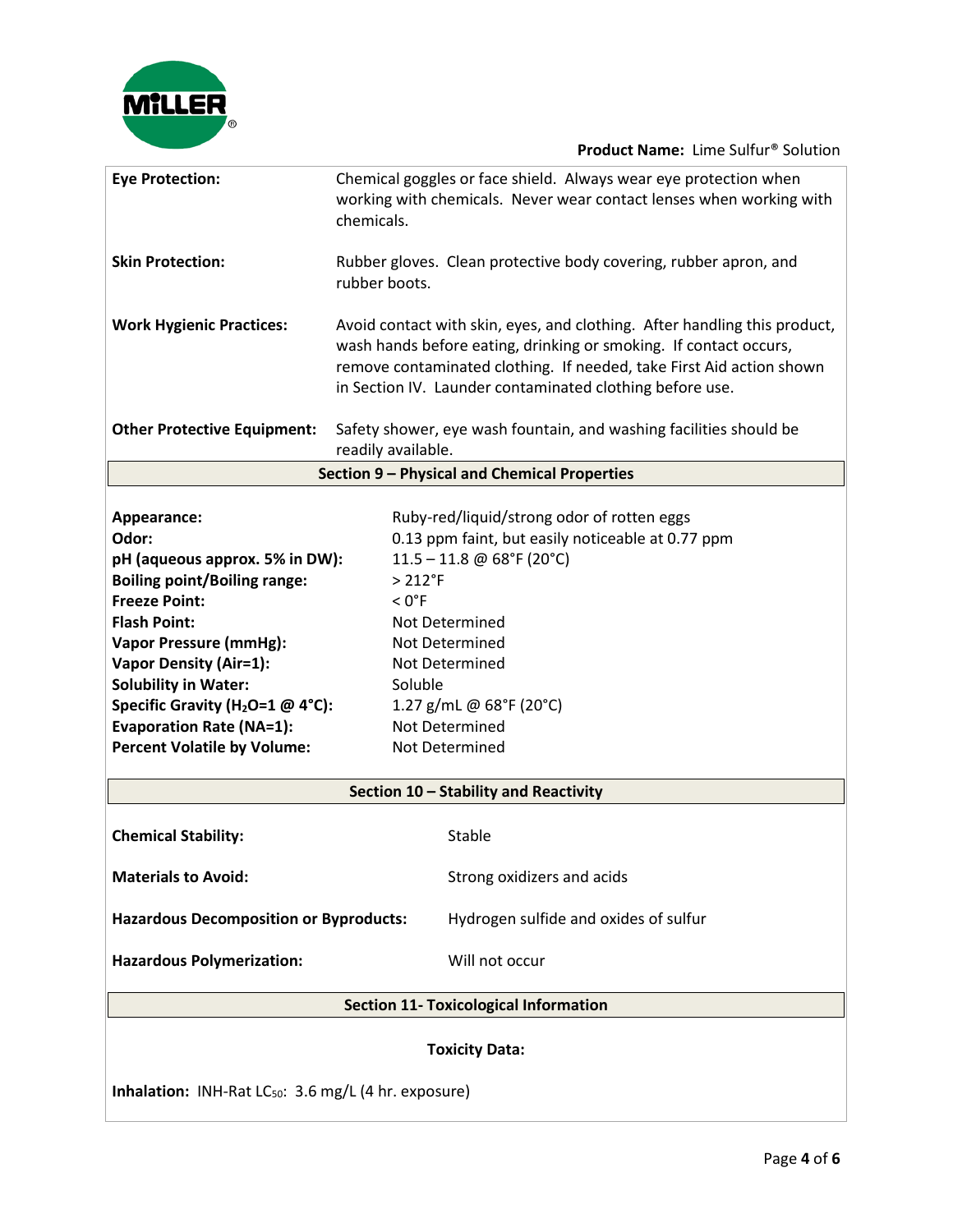**Product Name:** Lime Sulfur® Solution



**Acute Dermal:** LD<sub>50</sub>(Rabbit): > 2000 mg/kg **Acute Oral Effects: LD<sub>50</sub>(Rat): 820 mg/kg Chronic/Carcinogenicity:** Not listed in NTP, IARC or by OSHA **Mutagenicity:** Data not available **Reproduction:** Data not available **Teratogenicity:** Data not available

#### **Section 12 – Ecological Information**

**Ecotoxicity:** Green Algae, EC<sub>50</sub>: 16.4 mg/L Water Flea, EC<sub>50</sub>: 13.7 mg/L Bluegill, LC<sub>50</sub>: 52.9 mg/L Flathead Minnow, LC<sub>50</sub>: 42.9 mg/L Rainbow Trout, LC<sub>50</sub>: 8.8 mg/L

**Bioaccumulative potential:** This product is not bioaccumulative **Other adverse effects:** None

#### **Section 13 – Disposal Considerations**

| Disposal:                                | If uncontaminated, recover and reuse as product. If<br>contaminated with other materials, the nature and extent of<br>contamination may require use of specialized disposal methods.<br>Consult local, county, state, or federal regulatory agencies for<br>acceptable disposal procedures and disposal locations |
|------------------------------------------|-------------------------------------------------------------------------------------------------------------------------------------------------------------------------------------------------------------------------------------------------------------------------------------------------------------------|
| <b>Disposal Regulatory Requirements:</b> | Consult local, county, state, or federal regulatory agencies for<br>acceptable disposal procedures and disposal locations                                                                                                                                                                                         |
| <b>Container Cleaning and Disposal:</b>  | Consult local, county, state, or federal regulatory agencies for<br>acceptable disposal procedures and disposal locations                                                                                                                                                                                         |

#### **Section 14 – Transport Information**

| <b>UN Number</b> |  |  |  |  |
|------------------|--|--|--|--|
| DOT, ADR, IATA   |  |  |  |  |
| IMDG             |  |  |  |  |

**Non-Regulated Material** UN3082

# **UN Proper shipping name**

IMDG ENVIRONMENTALLY HAZARDOUS SUBSTANCE, LIQUID, N.O.S. (calcium polysulfide), MARINE POLLUTANT